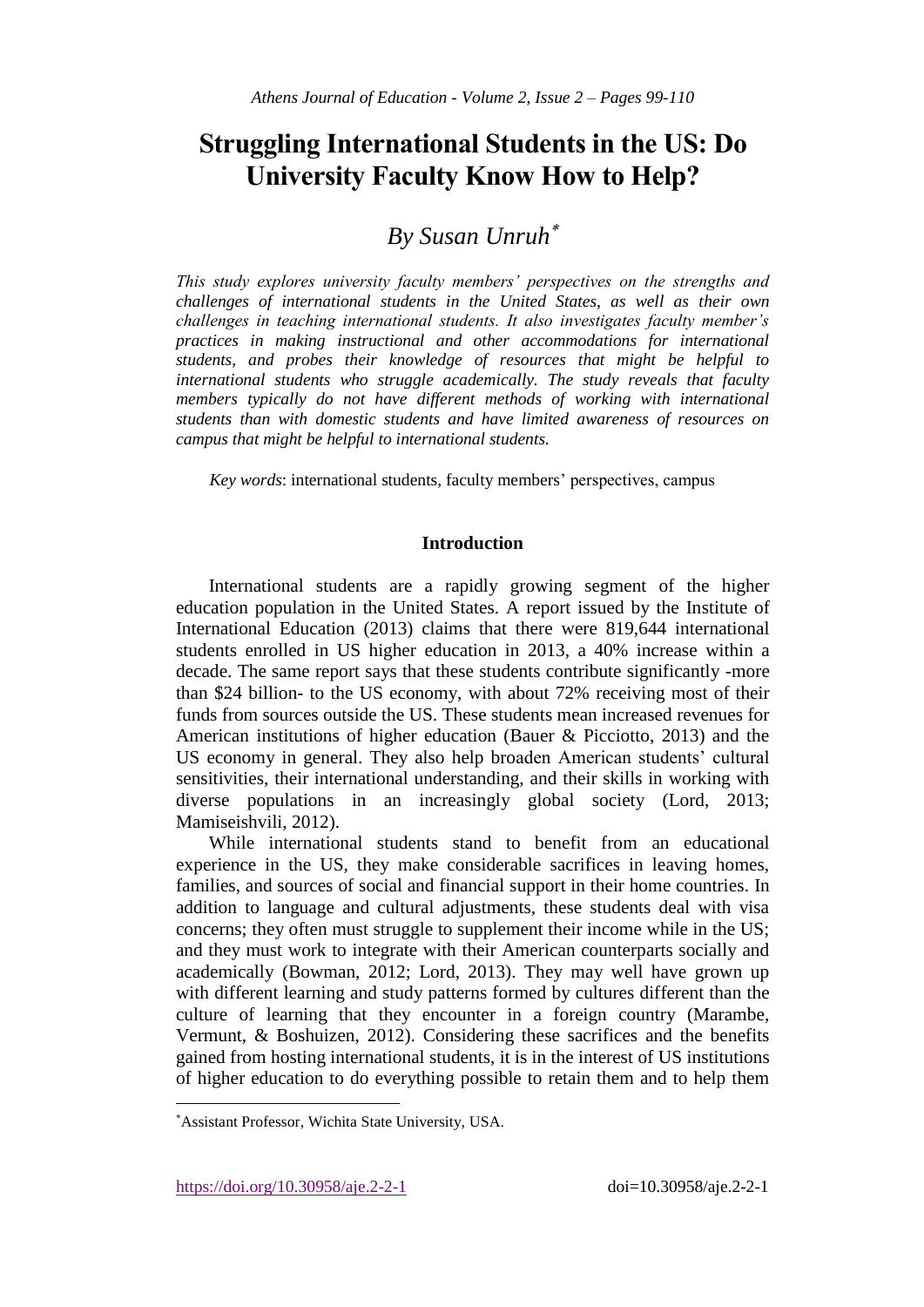persist to the point of degree completion (Mamieseishvili, 2012).

### **Review of the Literature**

A wide variety of challenges face international students who come to the US for their post-secondary education-challenges of acculturation, low English language competency, difficulties with social and academic integration, even problems with discrimination (McClure, 2007; Msengi, 2003; Wadsworth, Hecht, & Jung, 2008). There are multiple features of students, cultures, host countries, and schools that have an impact on international students' experiences in adapting to an institution of higher education in the US. For example, Tomich, McWhirter and Darcy (2003) listed 11 factors which seem to influence a person's adaptation to a new culture: "language, cultural similarity/distance, reason/motivation for transition, attachment to home culture, duration of stay, preparation, interaction with host country members, host environment receptivity, gender, and age" (p. 23). Various studies have explored engagement and social interactions of international students in the US (Lee, 2010; Trice, 2004; Zhao, Kuh, & Carini, 2005). Typically research in this area has focused on gaining the students' perspectives through interviews and surveys. Fewer studies have been done from the perspective of faculty.

In the 1980s, two national surveys of engineering faculty were conducted by Barber and Morgan (1984; 1988). The first study attempted to determine whether faculty members believed they had to lower standards for international students in the classroom. Of those surveyed, 87% reported having the same academic expectations for international and domestic students and 97% used the same grading standards for both. The second study revealed that engineering faculty believed that American students were better at designing equipment, running experiments, and writing; international students were considered better at conducting theoretically sophisticated research.

In the 1990s, Fallon and Brown (1999) surveyed 46 business faculty from four institutions in the United Kingdom where large numbers of international students were enrolled. They found almost universal agreement among respondents that they valued the opportunity afforded them and their students to learn about other cultures and countries. The majority of respondents agreed that international students helped create a fresh view of the respondent's own subject and broadened the base of class discussions. Eighty-nine percent enjoyed working with international students but 87% reported language capabilities of non-English speakers to be a problem; 56% found cultural differences problematic.

In a qualitative study, Trice (2003) interviewed four university faculty members, asking whether they perceived significant differences between international and domestic students in terms of their academic preparation, goals, or performance. The study also probed whether international students "represent unique benefits or challenges for their departments" (p. 380). Challenges for faculty included evaluating and addressing English language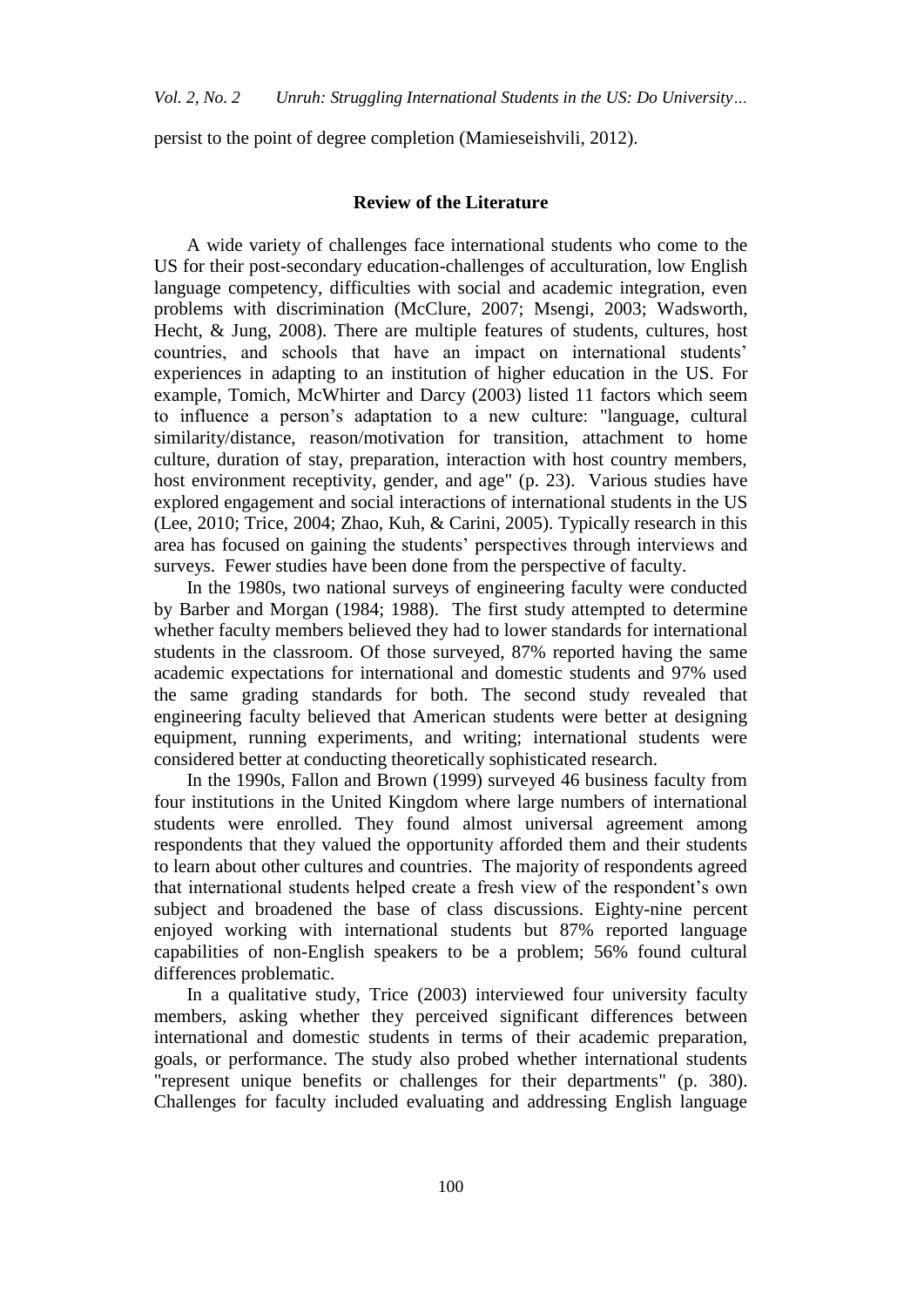*Athens Journal of Education May 2015*

problems, helping students acquire adequate funding and prestigious US positions, meeting their unique academic needs, integrating them with domestic students, managing domestic students' hesitancy to enroll in classes taught by international students, and managing some faculty members' preference for domestic students. The benefits and contributions of international students were that they provided an international perspective, brought work experiences, helped faculty establish international connections and enhanced the department's international reputation, filled research assistant vacancies, represented some of the highest quality students, and brought domestic students a more accurate perspective of their life circumstances.

The present study updates the previous research on faculty members' perspectives on the strengths and challenges of international students in the US. It investigates the challenges faced by faculty in teaching international students. It also explores faculty's practices in making instructional and other accommodations for international students, and probes faculty's knowledge of resources that would be helpful to international students who are struggling academically.

#### **Method**

## **Context**

The study took place at a midsize public university located in the Midwest of the United States. The university enrolls approximately 15,000 students; international students make up about 12% of the entire student population. Most of these international students are undergraduates (65%) rather than graduate students (35%). The largest numbers of students come from India, followed by Saudi Arabia, China, and Vietnam. An Intensive English Language Center is available for students who need to improve their English proficiency before matriculating to the university. They may take as little as eight weeks to more than a year to complete the program.

## **The Qualitative Interview**

A qualitative approach was taken in this study in order to allow a more open-ended exploration of the phenomenon of interest, that is, faculty members' perspectives on working with international students in the second decade of the  $21<sup>st</sup>$  century. Qualitative research encourages the subjects of the study to relate their opinions and thoughts in a rich, deep, and genuine way that is not possible in the typical impersonal survey or questionnaire (Patton, 2002).

A standardized open-ended interview was developed to solicit the interviewees' perspectives on international students. Interviews were conducted by the author and another faculty member in the university's School Psychology program. The standardized open-ended interview format was used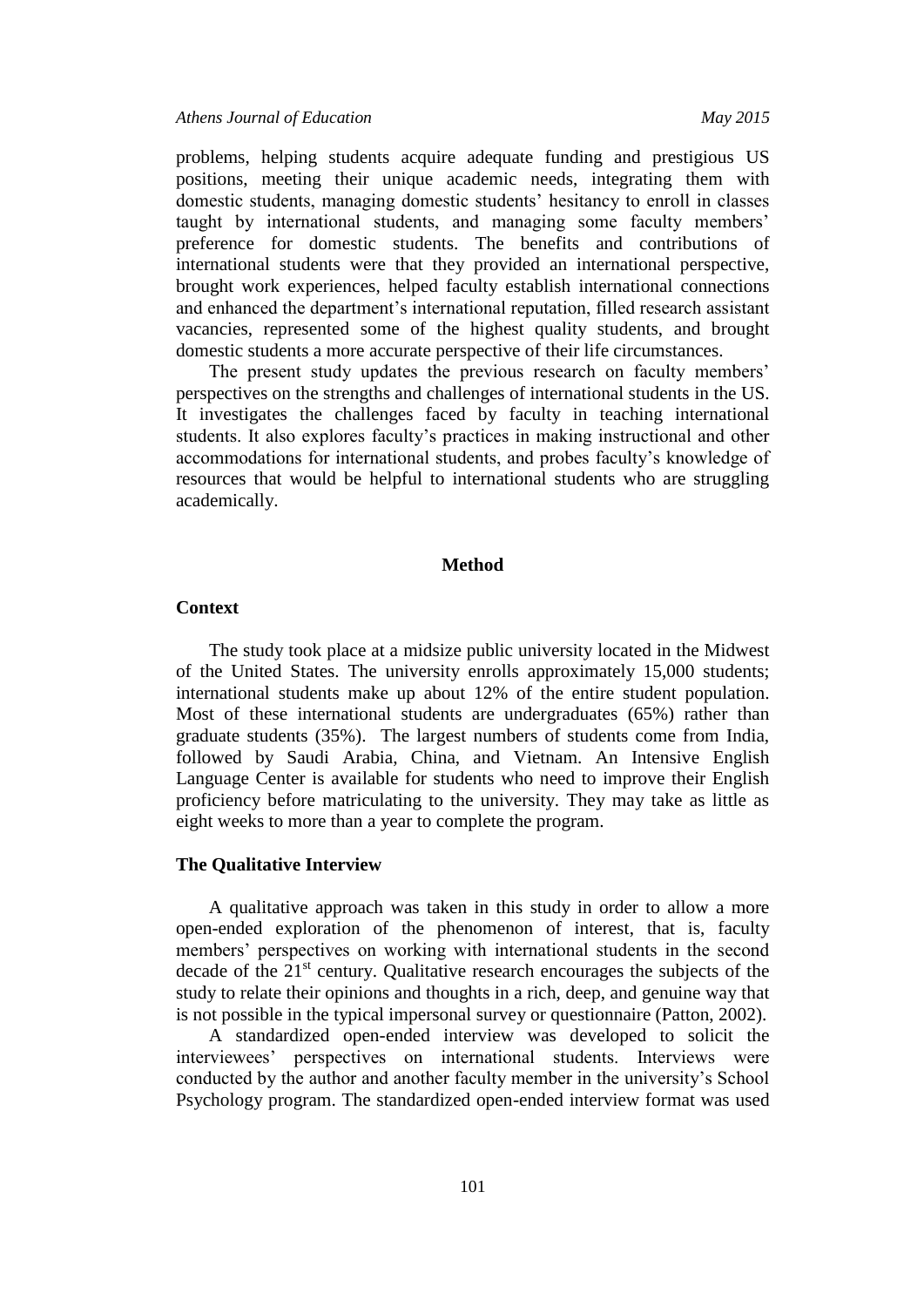in order to maximize the use of the interviewees' time, minimize variation between interviewers, and facilitate analyses by making responses relatively easy to compare (Patton, 2002). At the same time, it was important to make the interviews as much like "conversations" as possible, to allow the interviewees' perspectives to comfortably and naturally unfold, and to allow for digressions along the way (Marshall & Rossman, 2006).

## **Participants**

Fifteen university professors participated as interviewees in this study. They were recruited using the heterogeneity sampling method, in an effort to learn the themes that cut across a variety of the university's faculty (Patton, 2002). Faculty members known by the investigators were approached for interviews, as well as others who were recommended by interviewees. The distribution throughout the university's colleges and departments is displayed in Table 1.

| <b>College</b>                     | <b>Department</b>                   | <b>Number</b> |
|------------------------------------|-------------------------------------|---------------|
| College of Liberal Arts & Sciences | <b>Biological Sciences</b>          |               |
|                                    | Chemistry                           |               |
|                                    | School of Social Work               |               |
|                                    | Psychology                          |               |
|                                    | Mathematics, Physics and Statistics |               |
| College of Education               | Counseling                          |               |
|                                    | Curriculum and Instruction          |               |
|                                    | <b>Educational Leadership</b>       |               |
| College of Engineering             | Aerospace Engineering               | $\mathcal{D}$ |
|                                    | Electrical Engineering and          |               |
|                                    | <b>Computer Science</b>             |               |
| College of Health Professions      | School of Nursing                   |               |

*Table 1*. University Faculty Interviewees

The interviewees had been teaching at the university level for a variety of years: the newest faculty member was in his first semester; four others had been teaching for five or fewer years; two from six to 10 years; three from 11 to 15 years, one from 16 to 20 years; three from 21 to 25 years; and two faculty members had been teaching for 35 years. About half of the interviewees (8 of 15) were born in the US. The other seven came from four Asian countries.

Some interviewees taught just a handful of international students in a typical semester and some taught a large number. Nine faculty members taught five or fewer international students per semester, two taught between 10 and 20, two taught between 30 and 40, and two taught 50 or more per semester. Five said that they taught only graduate students, four taught only undergraduates, and six taught both graduates and undergraduates.

Interviewees were asked about how many home countries were represented among their international students. Eight interviewees said that their students came from over five home countries, four had students coming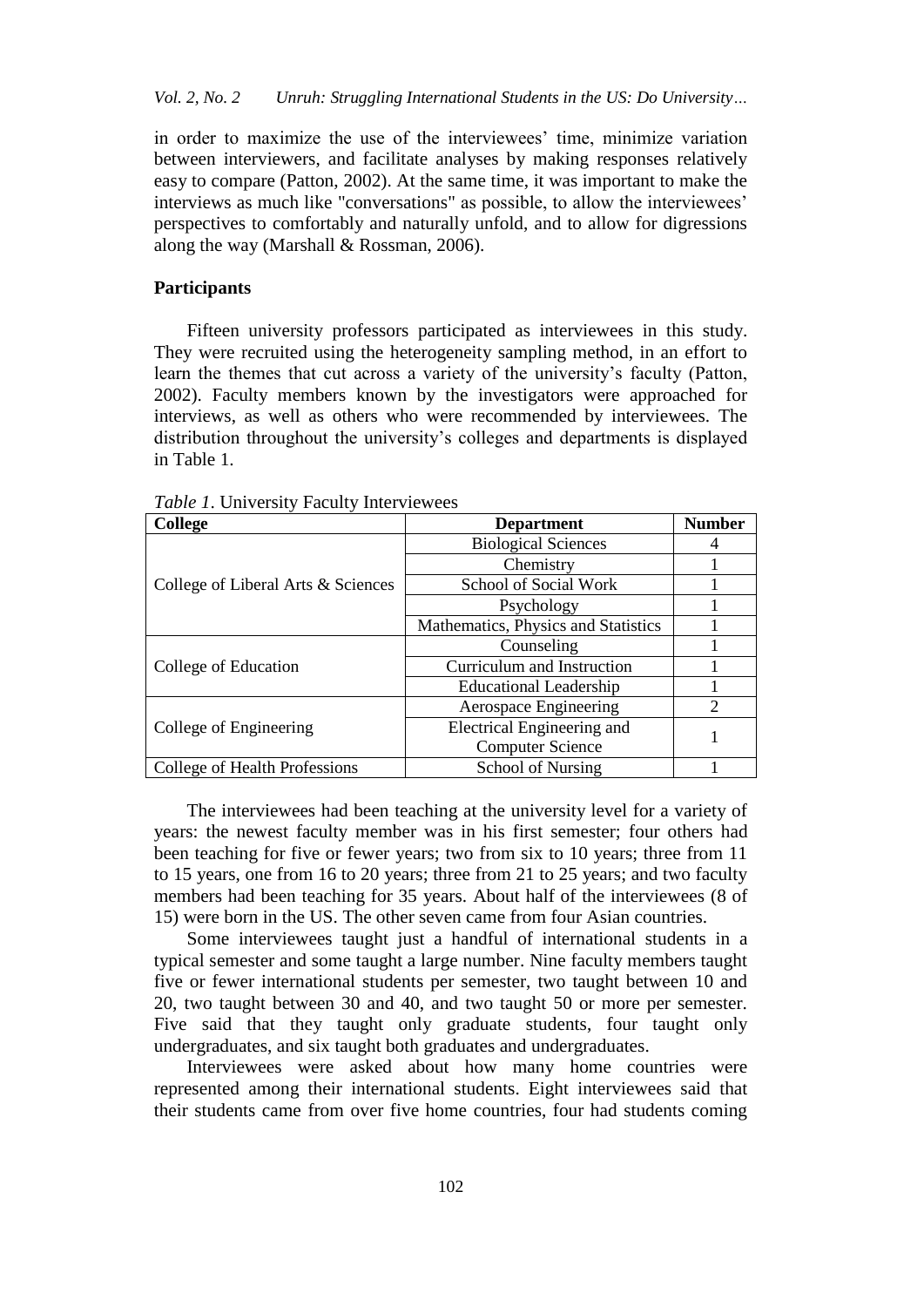from three to five home countries, and three had students coming from one or two home countries. Of the countries mentioned, Asian countries predominated, followed by countries in the Middle East.

### **Data Analysis**

### **Strengths of International Students**

After eliciting demographic information about the interviewees, the study began by asking them about the strengths of international students. There was wide agreement that they tend to be motivated, committed, focused, goaloriented, and determined to succeed. These qualities were mentioned as strengths by a majority of the interviewees. One professor said: "They are committed and determined. It takes so much effort for them to come here, to get accepted and then to move here. They are hard workers and very goal oriented. You don't always find that in US students, even at the graduate level."

Following commitment and determination, the next most agreed-upon strengths were that international students are smart (e.g., they have superior powers of analysis, they want to understand things better, and their scholarship is strong) and that they tend to have stronger science and math skills than domestic students; students from India and China are especially strong in these areas. After that, the most frequently mentioned strengths were in the areas of work ethic, conscientiousness, and in their perspectives on cultural competency and diversity. One professor mentioned their "broad outlook of the world; they seem to be more experienced than other students in terms of being welltraveled… and they often speak several languages." Finally, a couple of instructors valued their flexibility, adaptability, and respectfulness.

### **Challenges and Struggles of International Students**

Data regarding the struggles and challenges for international students were solicited in two ways. First, interviewees were asked: "What do you see as the biggest challenges facing international students?" Later in the interview, they were asked: "On a scale of 1 to 5, with 1 being "very little" and 5 being "a large extent", when international students struggle in your classes, to what extent do you believe that their difficulties are due to one of the following?" Each faculty member was asked about the following:

- english language proficiency;
- learning and study strategies;
- cultural differences;
- lack of familiarity with the campus and available resources;
- insufficient prerequisite skills for your class;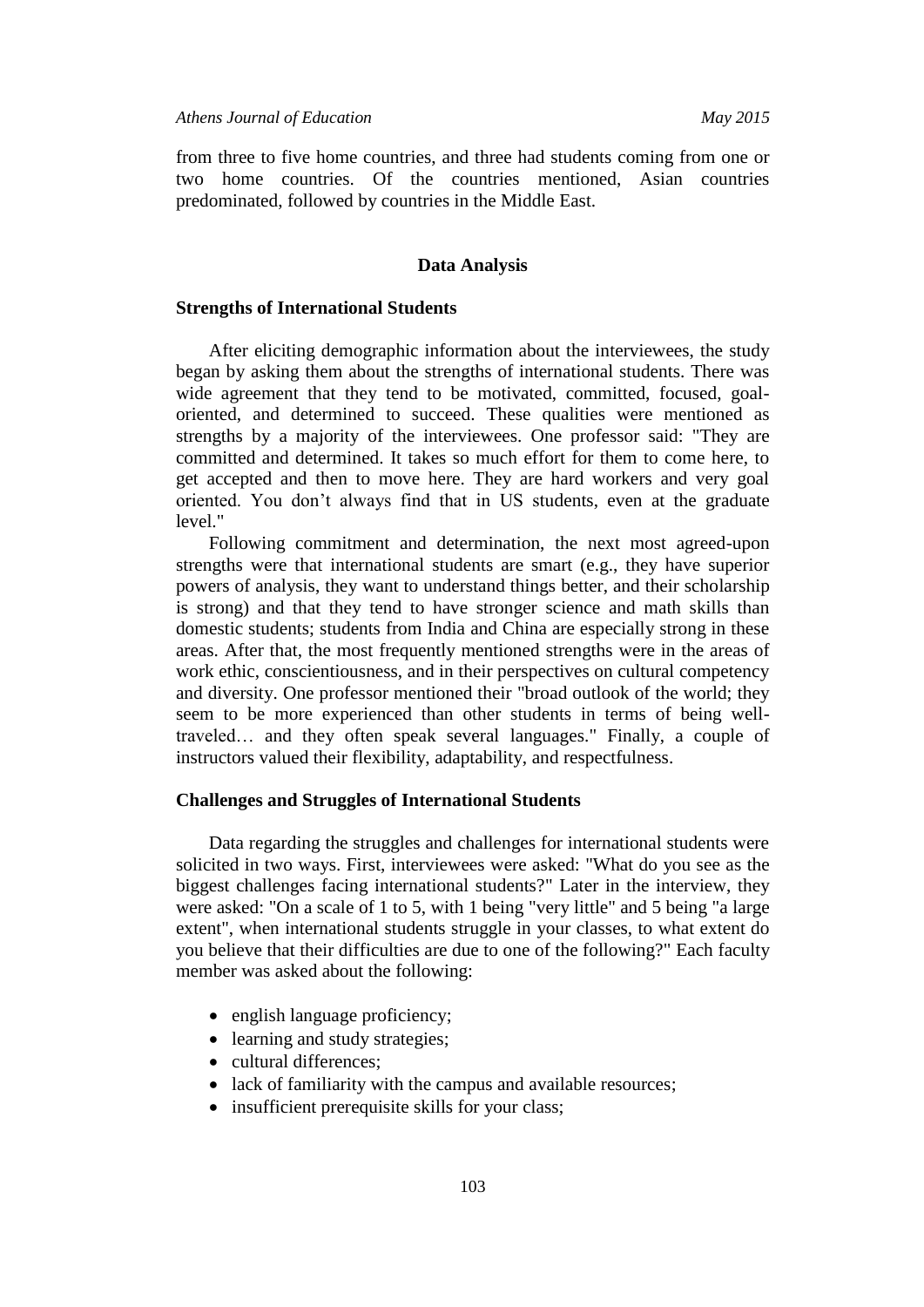• differences in teaching methods or instructional practices.

For the purposes of this study, ratings of 3 or greater were considered indications of problems.

**English language fluency.** One of the biggest challenges for international students is that of fluency with the English language; two/thirds of the respondents listed it as a challenge. Several difficulties related to language fluency were noted.

- Some academic tasks just take longer to complete for international students, such as reading assignments and taking tests. It can be cumbersome for the students when "they have to go back and forth" when translating material.
- Related to the language issue, professors struggle with whether or not to let students use electronic translators during tests. One professor noted that he does not not want language to be a barrier on tests; however, it is difficult to know how much information students are getting when they use a translator. He allows the use of translators during tests but fears that international students may be accessing some of the information needed to answer the test questions, rather than just getting material translated. He said he did not like it when a student was presumably looking up the meaning of a word during a test and "I don't see a couple of words, I see a whole paragraph" on the translator.
- One instructor noted that the amount of time international students have to study the English language may not be long enough prior to starting university classes, even though test scores may show that they have sufficient fluency. Another remarked that the accents of international students are sometimes difficult to understand.
- It may be hard to place students in courses at the correct level and to determine what students have in terms of prerequisites due to language issues, according to some of the interviewees. One professor told of a young Japanese student with barely any English who was placed in an algebra class. The professor said: "When there was no talking and it was just the math, he was doing really well and this was the first day. So I started writing harder and harder questions and then I started putting down trig(onometry) questions and then transferred him to Calculus 1. Because he didn't need algebra and trig; he just didn't know how to say it. He didn't know how to tell anyone in the Math Department that he already understood."
- A professor said that it can be difficult for international students to benefit from professional counseling if they need help with personal problems. He said: "You can send them to the student counseling center but perhaps, after one or two sessions, you find that it's difficult to continue because (they are dealing with) "in-depth" feelings that are not easy to express in fluent English situations."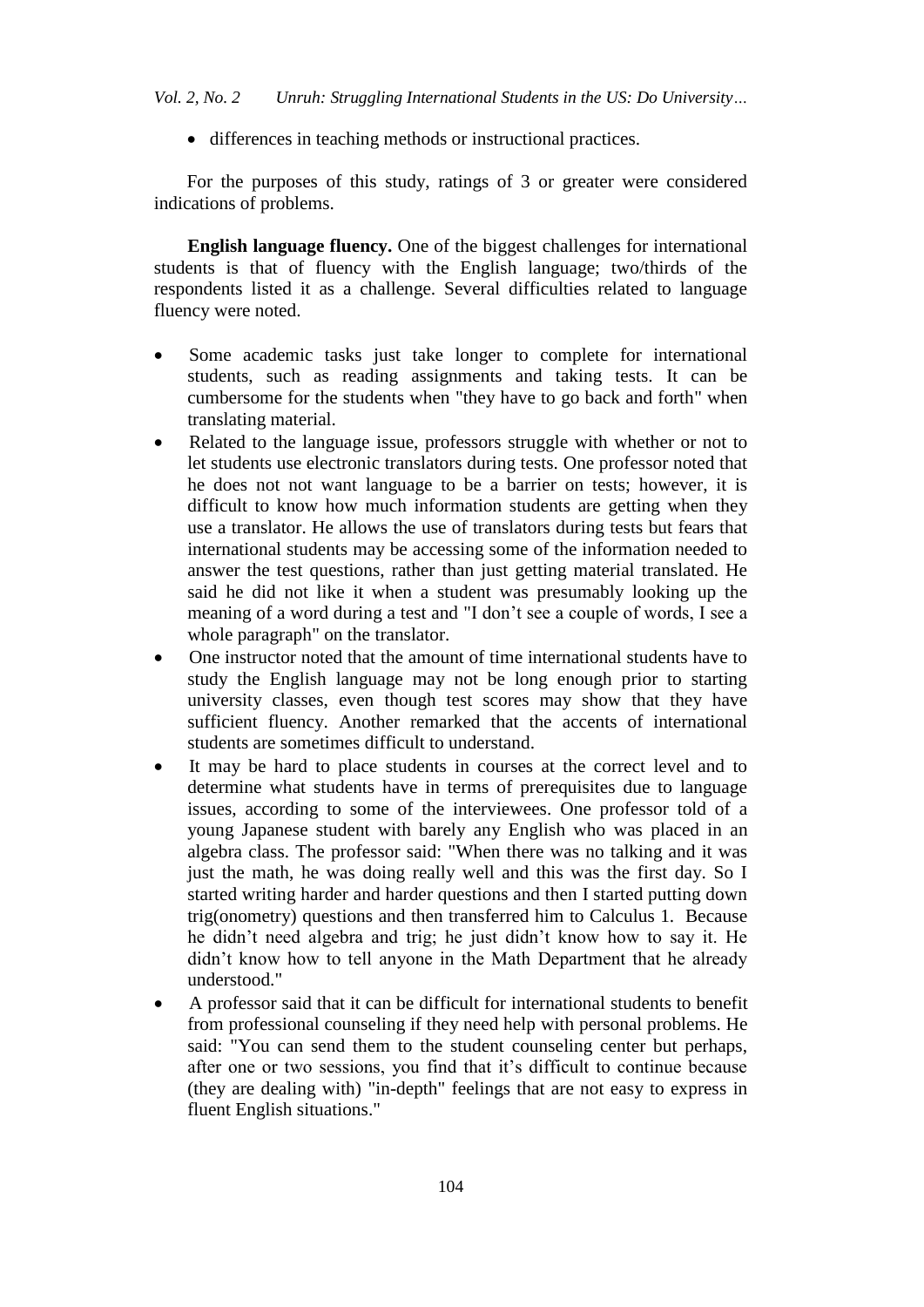**Cultural differences.** The challenges of cultural differences were rated as a source of struggle for their international students by several of the interviewees. Two-thirds rated cultural differences as a source of problems when international students struggle. Different problematic aspects of adapting to the culture were mentioned by several faculty members.

- When international students struggle, 40% of faculty respondents rated "Differences in teaching methods or instructional practices" as being a source of the problem. International students may not be accustomed to the American student's typical relationship with his or her teachers. A professor originally from Taiwan explained: "Their perception of a teacher is very different than the American student perception of a teacher. They hold a teacher in high regard. We have a saying: "One day a teacher is a teacher for life." So that personal touch is very important. It is the encouragement that makes them continue through the process."
- There can be misunderstandings about class procedures and "the politics of education in the US." A professor remarked that it can be a problem "just understanding the way things work, such as etiquette. Sometimes international students will just walk into my office without knocking or setting up an appointment. But when they make an appointment, they usually arrive on time."
- One professor mentioned the possible variations in the definitions of plagiarism in different cultures or countries. He commented: "There are certain broad geographical areas at which it appears to be absolutely okay to plagiarize or cheat, using whatever information is available." Indeed, research on academic integrity confirms that there are differing outlooks across cultures. In an article entitled: "Guide to Advising International Students about Academic Integrity," Gillespie (2012) says that "plagiarism is a Western ideal" that stems from ideas about freedom of speech and individual property (copyright). She provides evidence that in certain cultures it is considered a form of respect to use an author's own words and that attribution is not expected, making it difficult for these students to understand a Western definition of plagiarism.
- Another professor mentioned that students trained outside of a Western culture may not have a good understanding of the "research culture or how to be scientists." She said that students "need to establish their own research agenda. When they're working on a research project, they should know more than I do about it."

**Prerequisite skills.** A professor in a medical field shared her concern about the reactions of some patients to international students: "Sometimes a patient makes a judgment about the student and doesn't want them to care for them, which is devastating for the student. The patient may make racial comments or ask inappropriate questions."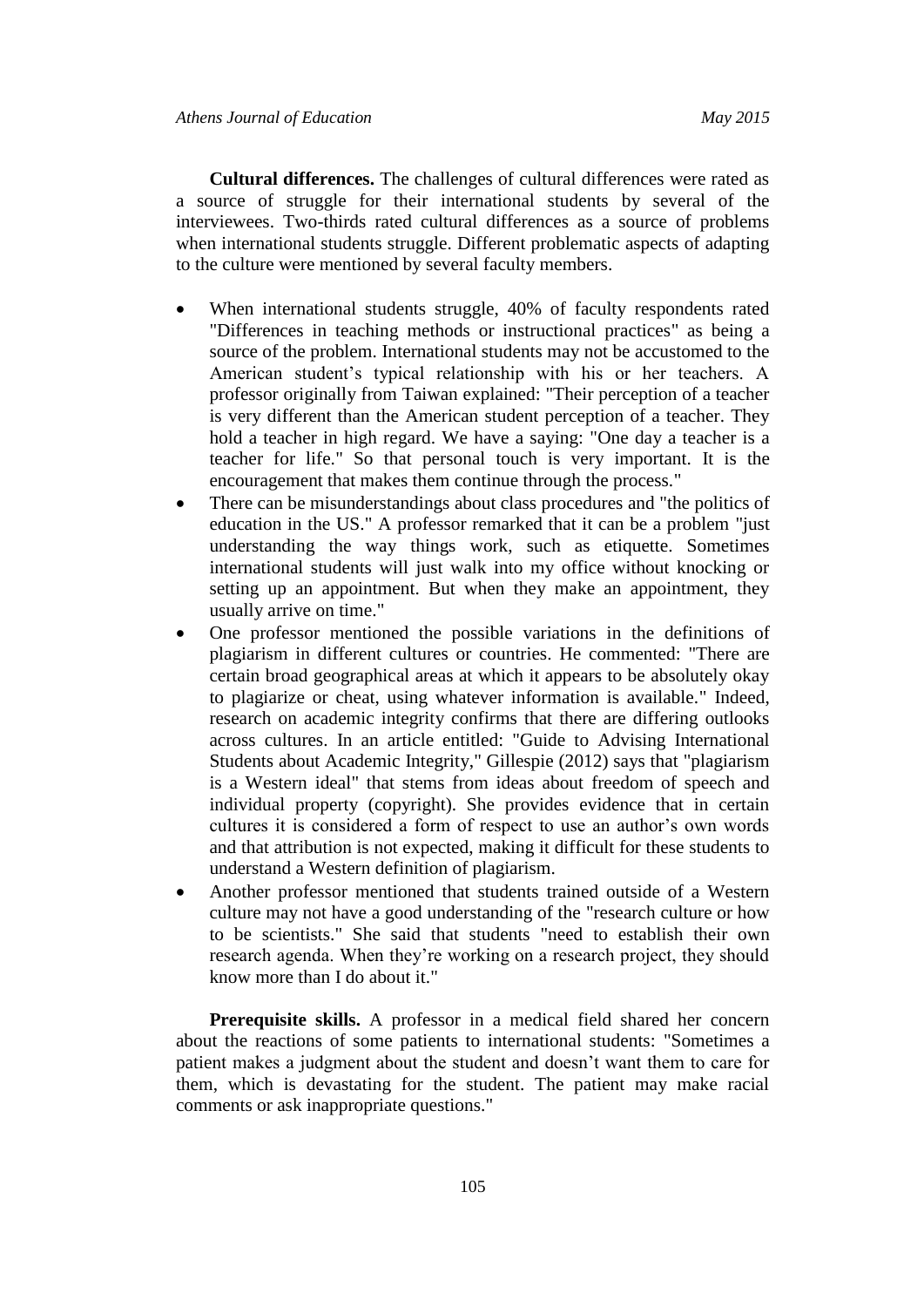*Modifying instruction.* Interviewees were asked if they ever modified instruction for international students. The majority (11) said that they did not. One professor said that when she began teaching she had a class that was composed of about 70% international students. Her department chair suggested that she put all of her announcements on the board for the students who might not completely understand what she was saying. She began doing that and found that it was helpful to all students. Two professors said that they give them extra time to complete a paper or a test. Another professor said that he tries to limit his use of American slang.

*Modifying assignments and tests.* Only two of the interviewees said they modify assignments or tests for international students. One faculty member said he gives extra time on tests and the other said he has modified test and assignment dates because of international traveling schedules. For one student who was quarantined because of tuberculosis, he recorded his lectures and modified his assignment due dates so the student could keep up.

*How faculty respond when international students struggle.* Interviewees were asked: "How do you handle it if you see an international student struggling in your classes?" About a third of the interviewees said that they would have a one-on-one conference with the student. In the conference, they might ask the student whether he or she understood the lectures.

The next most likely response, though, was to take the attitude that these students are adults; it is up to them to take the initiative on such problems, and it would be handled the same for both international and domestic students. One interviewee said: "I handle it no different than I would a domestic student. Typically, I don't intervene in any way unless they seek me out. So if they come to my office and ask me what they might do to improve their performance in my class—whether they be domestic or international-I have a long conversation with them. Try to find out what they are currently doing, how much time and energy they are currently putting into their class work. And then try to help them decide what it is that *they* can do to change. It's nothing I can do, so it has to be some change that they make in their approach to the course." One professor took a radically different approach than this, however, and started up a support group for international students.

Some faculty said it is necessary to spend more time with international students, especially when written papers are required for the course. One professor indicated that he enlists the aid of the Office of International Education. A couple expressed the need for faculty to know more about what kinds of resources are available for struggling international students. When asked to what extent lack of familiarity with the campus and available resources was a problem for struggling students, over half of the faculty interviewed rated it as a source of difficulty for their struggling international students.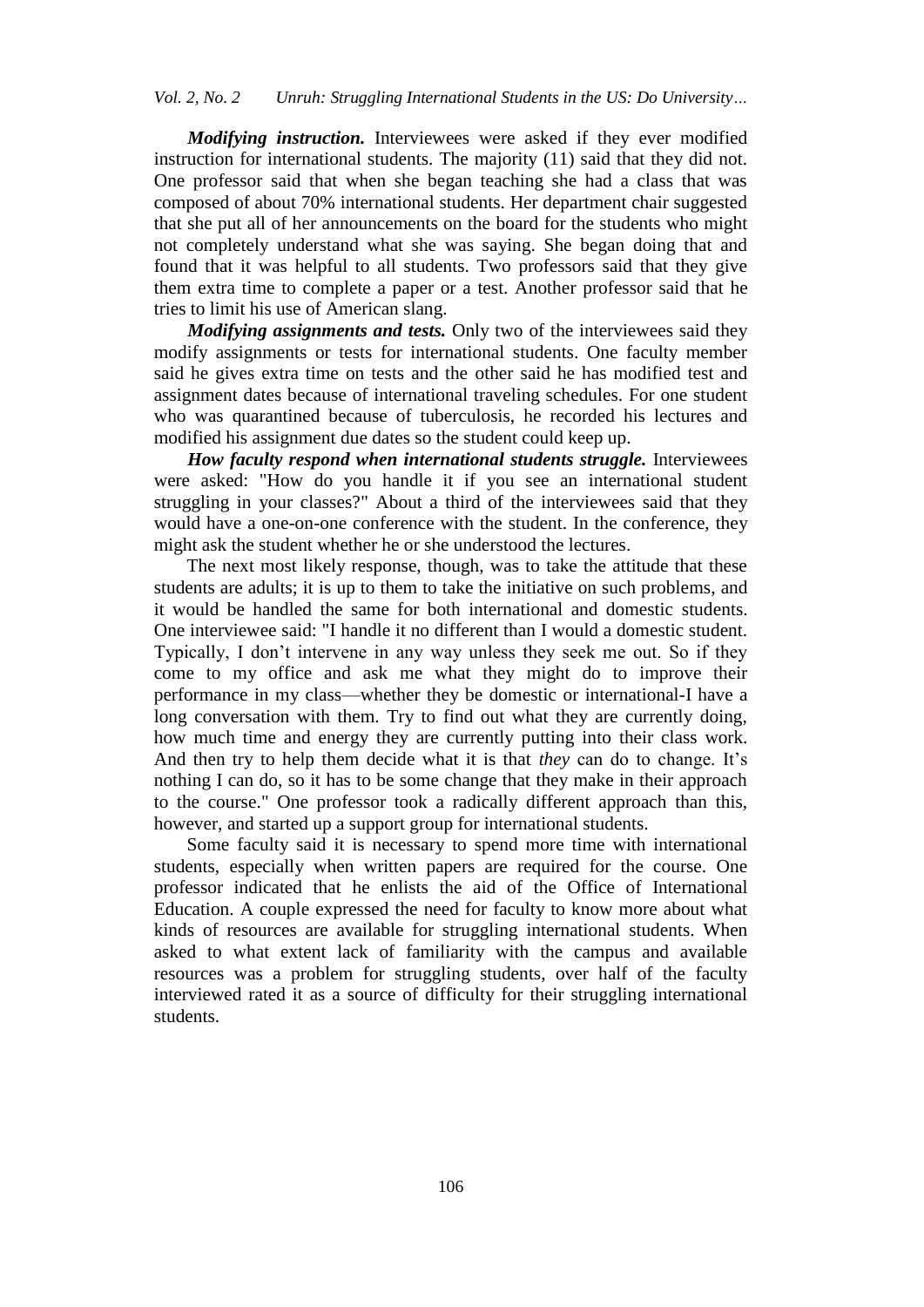## **Discussion**

The focus of this study was to explore the academic challenges faced by international students and to learn more about faculty's approaches regarding how to help them succeed. An individual's strengths can often be used to help meet challenges that are encountered. The strengths of international students mentioned by faculty give clues as to how these students are able to persist in earning university degrees in a foreign country speaking a second language. Faculty see these students as motivated, committed, focused, goal-oriented, and determined to succeed. They are smart and tend to have stronger science and math skills than domestic students. They have a strong work ethic and are conscientious and respectful. They are culturally competent, flexible, and adaptable. These are all highly-prized attributes-not only of students but also of employees.

Stacked against these strengths are some daunting challenges. As found in previous studies, competency in oral and written English continues to be the central challenge for international students. Faculty members struggle with how to accommodate for lack of English proficiency. Some recognize that it demands that they devote more time to these students. Faculty may lose a sense of control during exams when they allow students to use electronic translators. However, none of the interviewees indicated that they had different standards for international students or that they graded them differently.

Raising the bar on English proficiency skills for admittance to a university is always an option mentioned when international students struggle with reading, writing, speaking, and listening skills. In this university, most students spend about a year in intensive English language study before being able to pass a test at the level sufficient to gain them admittance. The case can also be made for providing additional services for students to help them with oral and written English language skills after they have matriculated. Some students are more comfortable and more proficient with oral English (speaking and listening), others with written English (reading and writing).

The issue is complex, according to Bauer and Picciotto (2013), who say: *(F)or international students there are often specific gaps in information or vocabulary resulting from a lack of experience with American education: simply not knowing what the conventions and expectations of American university discourse might be, or what the particular terms that are often central to American writing assignments might mean* (p. 79).

There are cultural adjustment challenges that continue to plague international students, such as different relationship patterns and etiquette between the US culture and other cultures. Also of concern are cultural differences in the definitions of academic integrity, specifically plagiarism. Although some instances of plagiarism among international and domestic students are certainly deliberate acts of dishonesty, there are also instances of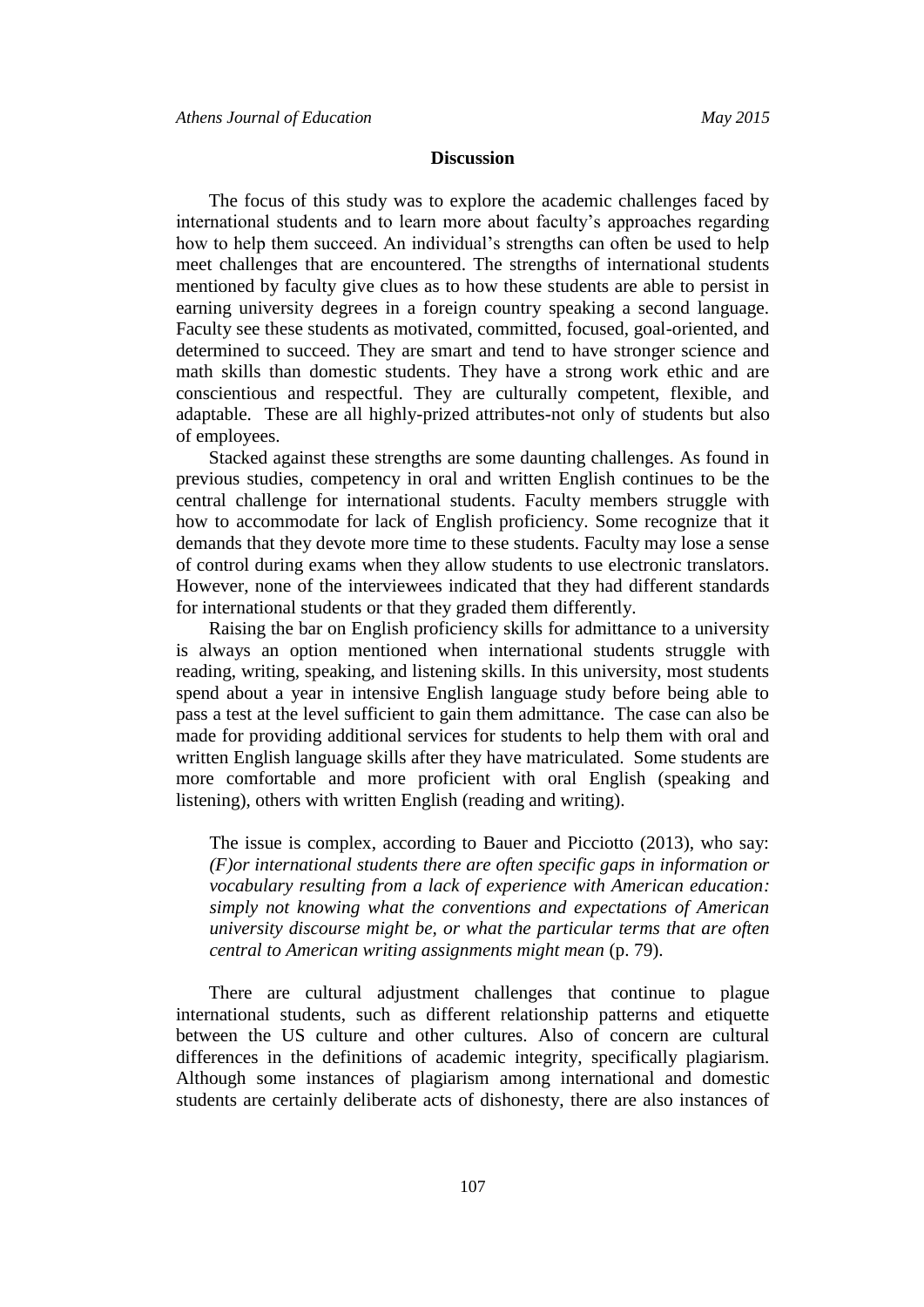"inadvertent" plagiarism (Duff, Rogers, & Harris, 2006), in which international students from non-Western cultures fail to cite sources because of ignorance of the cultural expectations or lack of skill in citing references. A study at the University of South Australia (Duff, Rogers, & Harris, 2006) significantly reduced the instances of deliberate or inadvertent plagiarism through "carefully planned teaching methodologies aimed at making Western requirements explicit" (p. 680). The university in the present study provides a training module on its website regarding plagiarism, which explicitly teaches how to cite sources in written papers. It would be helpful for this training to be provided in the students' home languages and, perhaps, to require documentation that the students had completed the training prior to beginning classes. It can be very award for faculty to confront students about plagiarism, not to mention the possible feelings of shame engendered in the students during such a confrontation.

Very few of the faculty members reported modifying instruction, assignments, or tests for their international students, although there was some recognition that international students require extra time because they are operating in a non-native language. The need to modify instruction, assignments, and tests for English language learners at the elementary and secondary levels is relatively well-established in the US (Abedi, 2004; Coleman, 2012; or the website Colorín Colorado, 2014). It is not known whether university faculty members do not make such accommodations because they do not believe it should be necessary or because they are not aware of what kinds of accommodations might be helpful to the students.

At this university, there are several resources that can be of service to students who are struggling academically. Most faculty members are aware of the services of the Counseling and Testing Center; interviewees spoke about referring students there for mental health issues. Another well-known service is provided by the Writing Center. The university's Office of International Education is a strong advocate for international students but it was only mentioned as a resource by three of the interviewees. There is also a Student Support Services office which provides free tutoring services for any course at the undergraduate level; this was not mentioned by any of the interviewees.

#### **Limitations**

This study shares limitations that are inherent in any qualitative research. Interviewees consisted of a sample of convenience; it is not known to what extent they are representative of university faculty as a whole.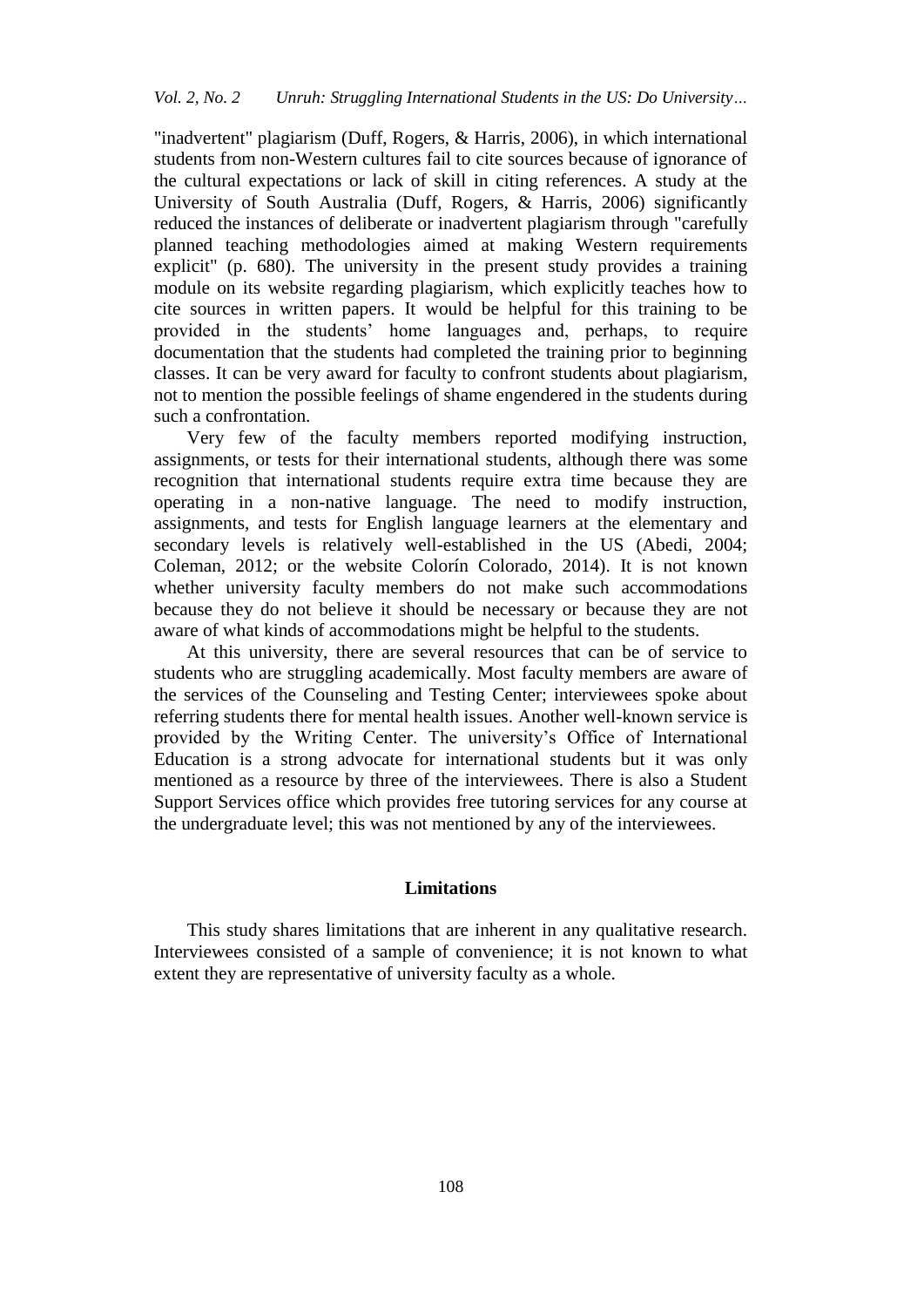## **Directions for Further Research**

An exploratory qualitative research design can be extremely fruitful in suggesting further topics of study. A future study regarding the acceptability among faculty of possible accommodations for academically struggling international students would be informative. One topic evoked by the present study is that of surveying international students regarding their needs for academic supports that are not currently in place but that might be very useful in helping them accomplish their academic goals. Based on faculty responses in this study, there appears to be a need for continuing intensive support in English language skills after admission to a university, especially in writing. The provision of such a service and its impact could be an area of fruitful research.

#### **Acknowledgments**

Thanks to Nancy A. McKellar, Ph.D. for her invaluable help in conducting the research and reading the manuscript.

## References

- Abedi, J. (2004). Will you explain the question? *Principal Leadership: High School Edition, 4*(7), 27-31.
- Barber, E. G., & Morgan, R. P. (1984). Engineering education and the international student: Policy issues. *Engineering Education, 74*, 655-659.
- Barber, E. G., & Morgan, R. P. (1988). *Boon or Bane: Foreign Graduate Students in US Engineering Programs.* (IIE Research Report Series No. 15). New York: Institute of International Education.
- Bauer, H., & Picciotto, M. **(**2013). Writing in America: International students and first-year composition. *Writing on the Edge, 23*(2), 75-86.
- Bowman, K. D. (2012). Beyond the comfort zone. *International Educator,* (Spring, 1993), 56-59.
- Coleman, R. (2012). The common core challenge for ELLs. *Principal Leadership, 12*(6), 46-51.
- Colorín Colorado (2014). Retrieved from http://www.colorincolorado.org/
- Duff, A. H., Rogers, D. P., & Harris, M. B. (2006). International engineering studentsavoiding plagiarism through understanding the Western academic context of scholarship. *European Journal of Engineering Education, 31*(6), 673-681.
- Fallon, G., & Brown, R. B. (1999). What about the workers? Academic staff opinion about working with non-UK postgraduate students in higher education. *Journal of Further and Higher Education, 23*, 41-52.
- Gillespie, G. M. (2012). Guide to advising international students about academic integrity. *The Mentor: An Academic Advising Journal,* (March 2, 2012). Retrieved from: http://bit.ly/1ySihUw
- Institute of International Education. (2013). *Open doors 2013: Data highlights*. Retrieved from: http://bit.ly/1DDxapr